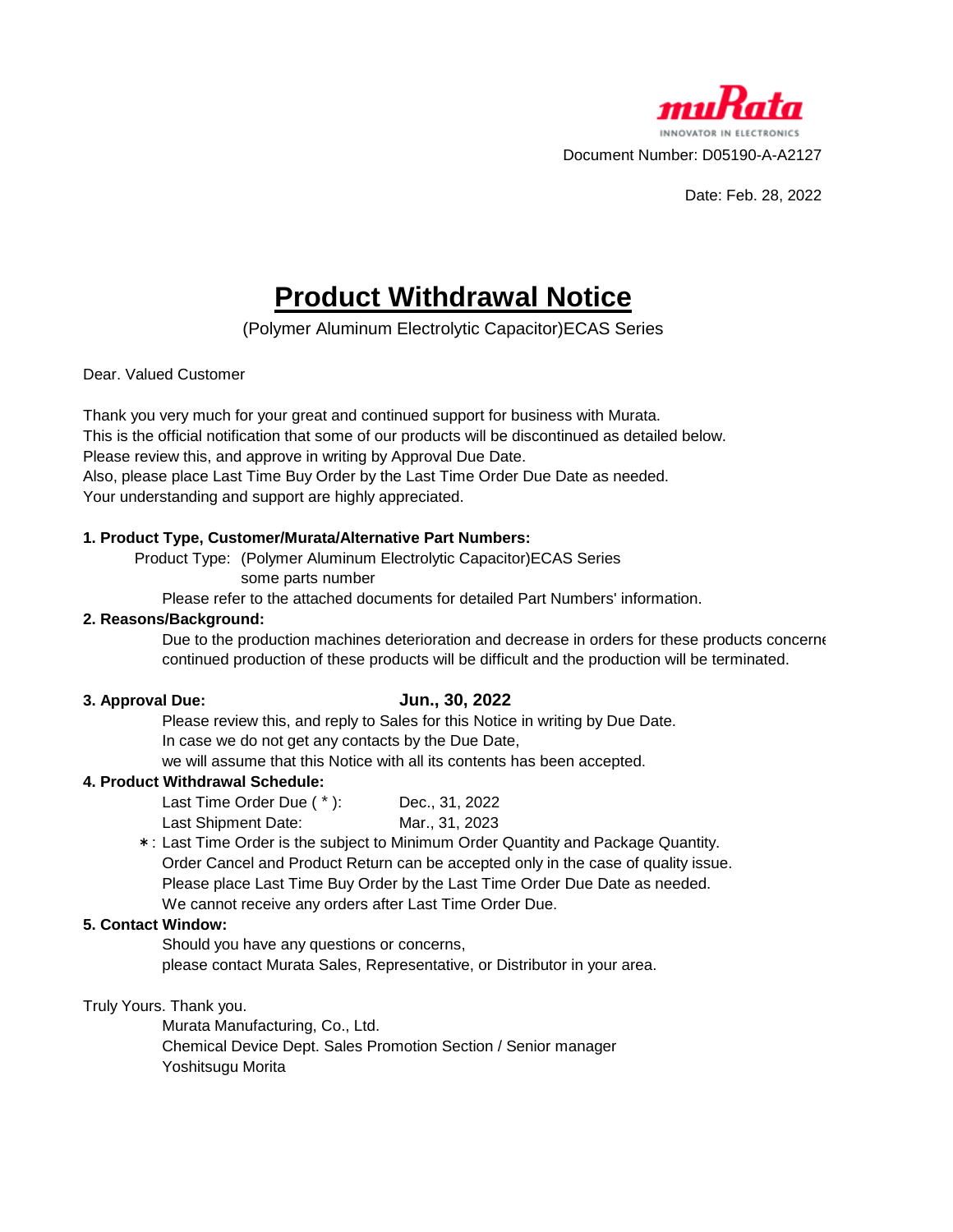

# **Confirmation Letter**

Murata Manufacturing, Co., Ltd.

# **Product Withdrawal Confirmation**

Product Type: (Polymer Aluminum Electrolytic Capacitor)ECAS Series some parts number **Last Time Order Due: Dec., 31, 2022 Last Shipment Date: Mar., 31, 2023**

Product Withdrawal detailed below is

accepted, and we will not place Last Time Order.

accepted, and we will place Last Time Order as below.

| Last Time Order Schedule: |  |
|---------------------------|--|
| Last Shipment Schedule:   |  |

Comments, Questions, etc.

**Signature** Date: (MM, DD, YYYY)

Title:

Name: